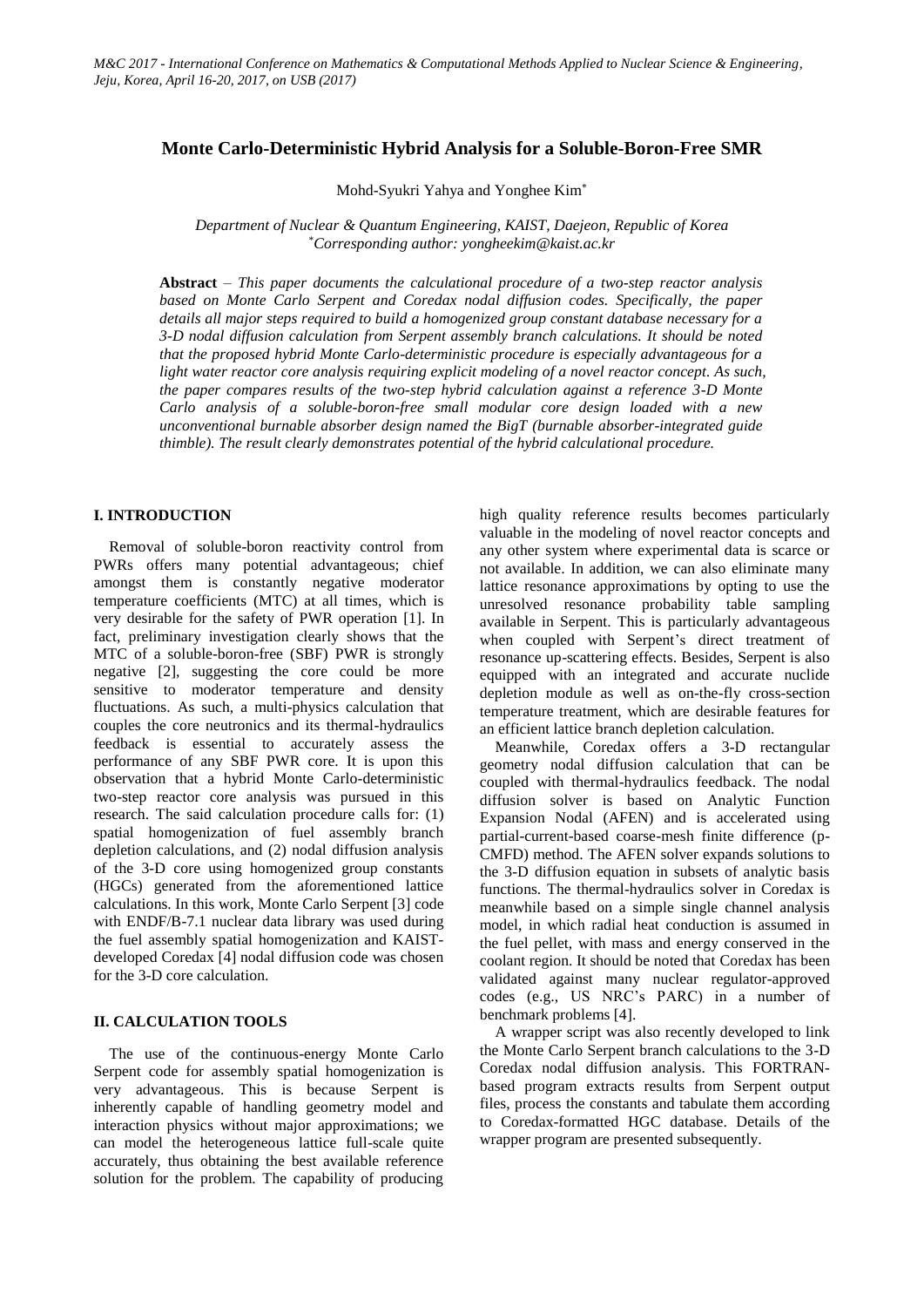## **III. CONSTRUCTION OF HOMOGENIZED GROUP CONSTANT DATABASE**

Construction of HGC database is one of the most important steps in the conventional two-step reactor analysis procedure. Within this database, homogenized macroscopic cross-section (XS) and other important parameters are listed to reflect the different possible operating state conditions that a specific region in the core may experience during normal irradiation cycle. The macroscopic XSs are parametrized as a function of state variables such as moderator density, fuel temperature, moderator temperature, and soluble poison concentration to account for the instantaneous change of state of the system. Xenon and samarium microscopic absorption XSs are treated separately since they are relatively large and their number densities are very dependent on the flux level.

### **1. Spatial Homogenization Branch Calculations**

In standard practice, the process of generating HGCs involves running assembly burnup calculations covering all assembly types and branch variables. Branch variables are accounted for by performing restart calculations for each burnup point, varying local operating conditions independently and separately, even if the state variables are physically coupled such as moderator temperature and density. The result is that the simulations are typically performed hundreds times or even more. Performing these calculations efficiently often requires the use of automated driver and processing scripts.

Fortunately, the Monte Carlo Serpent code version 2.1.25 (and upwards) provides such automated burnup sequence calculation [5]. When its 'branch' card is invoked, Serpent performs nominal burnup calculation from beginning to end. Afterwards, the code then automatically executes the branches. As such, this automated branching capability conveniently removes unnecessary computational overhead and reduces overall computing time typically associated with spatial homogenization branch calculations.

#### **2. Group Constant Tabulations**

Table 1 lists Serpent and Coredax equivalent HGC data. Note that all HGCs in the Serpent calculations are inferred from its infinite spectrum calculations [6]. B1 leakage-corrected spectrum calculations can easily be turned on by replacing the prefix 'INF\_' to 'B1\_' In Table I of the Serpent group constant outputs.

### **3. Group Constant Coefficient Calculations**

Group constant coefficients (i.e., XS temperature derivatives) are necessary for the thermal-hydraulics feedback consideration in the Coredax calculations. These coefficients are generally determined based on a linear least square fitting of the three branch states. Coefficients for the second-order moderator

temperature derivatives are on the other hand based on a quadratic function fit. Coefficients for the Doppler branch are meanwhile calculated with respect to the square root of the fuel temperatures.

Table I: Coredax-Serpent Equivalent Group Constants

| <b>Coredax</b>       | <b>Serpent</b>                                                       | <b>Description</b>                                                           |  |  |
|----------------------|----------------------------------------------------------------------|------------------------------------------------------------------------------|--|--|
| Tr                   | <b>INF TRANSPXS</b>                                                  | Macroscopic transport XS,<br>$\Sigma_{\rm tr}$                               |  |  |
| $R - A$ hs           | <b>INF RABSXS-</b><br>(INF XE135 MACRO ABS +<br>INF_SM149_MACRO_ABS) | Reduced macroscopic<br>absorption XS, $\Sigma_a$                             |  |  |
| NuFi                 | <b>INF NSF</b>                                                       | Macroscopic nu-fission XS,<br>$v\Sigma_f$                                    |  |  |
| Fi                   | <b>INF FISS</b>                                                      | Macroscopic fission XS, $\Sigma_f$                                           |  |  |
| KaFi                 | INF FISS * INF KAPPA *<br>1.60218E-13                                | Macroscopic kappa-fission<br>$XS, \kappa\Sigma_f$                            |  |  |
| Scat                 | INF SO                                                               | Macroscopic scattering XS<br>matrix, $\Sigma_{s,g\rightarrow g'}$            |  |  |
| <b>ADF</b>           | INF DF                                                               | Assembly discontinuity<br>factor                                             |  |  |
| Xi                   | <b>INF CHIT</b>                                                      | Fission spectrum, X                                                          |  |  |
| YIELD I<br>XE PM     | (1) INF 1135 YIELD<br>(2) INF XE135 YIELD<br>(3) INF_PM149_YIELD     | Fission yield:<br>$(1)$ I-135, $(2)$ Xe-135, and<br>$(3) Pm-149$             |  |  |
| XE_SM_<br><b>MIC</b> | (1) INF XE135 MICRO ABS<br>(2) INF_SM149_MICRO_ABS                   | Microscopic absorption<br>$XS, \sigma_a$ :<br>$(1)$ Xe-135, and $(2)$ Sm-149 |  |  |

# **IV. WRAPPER VERIFICATION**

A study was performed to verify the wrapper's output extraction from Serpent branch calculations and its tabulation of Coredax HGC database. The calculation procedure is illustrated in Figure 1, which clearly distinguishes the level of details in the transport theory calculation (Monte Carlo Serpent) to that of the diffusion theory calculation (Coredax). In the transport code, the detailed lattice was modeled explicitly while in the diffusion code, the homogenized equivalent version of the lattice geometry was executed. Exact operating conditions were modeled in both calculations so that a one-to-one comparison can be performed. If the wrapper functions correctly, the Monte Carlo Serpent calculations should be reproduced **exactly** using the diffusion code Coredax.



Fig. 1. Verification exercise of the wrapper program.

A BigT- [2] and IFBA-loaded assembly depicted in Figure 2 was arbitrarily chosen as the lattice design in this verification study. The calculation was executed for 30 burnup steps until a burnup of 50 MWd/kgU was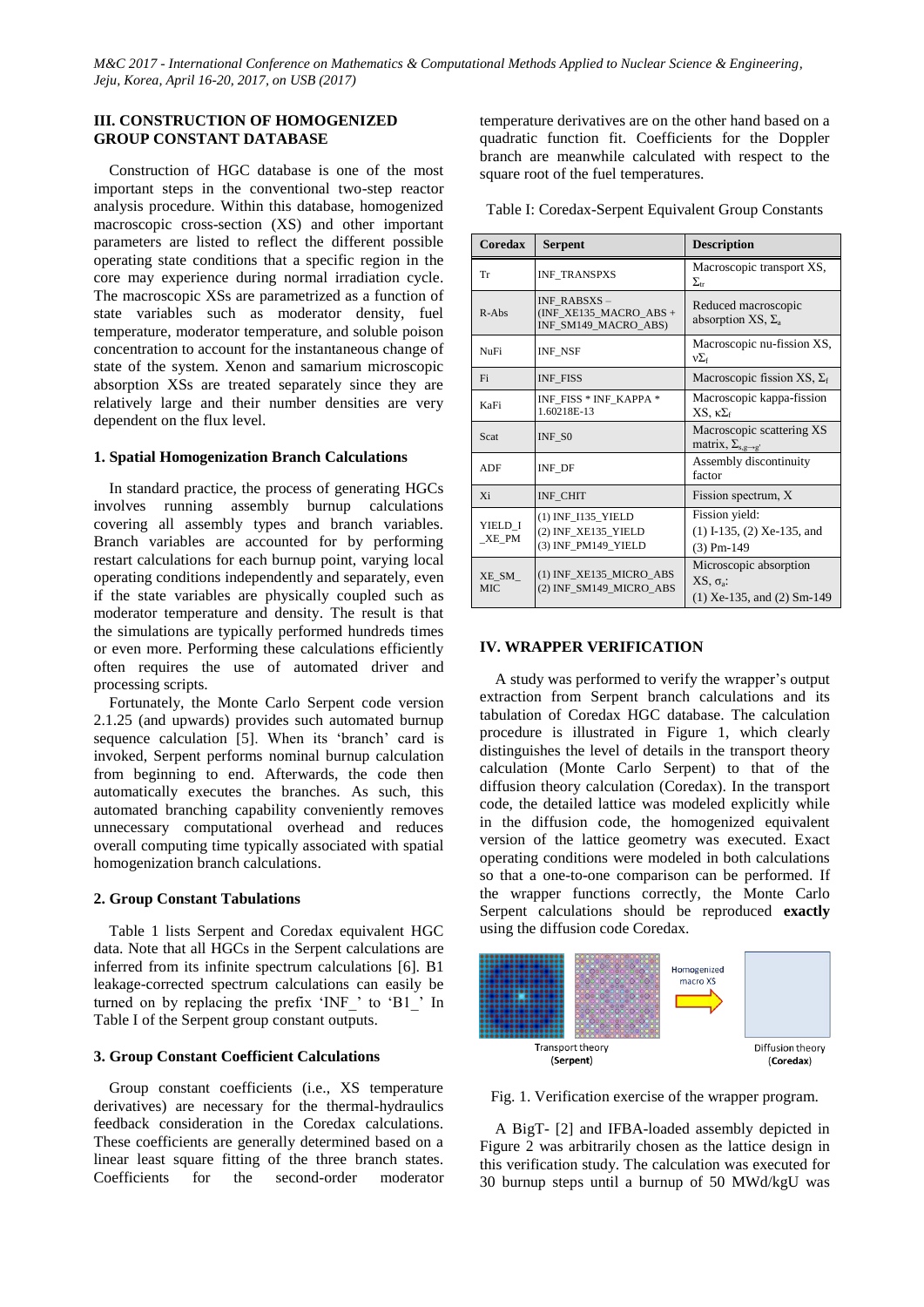reached, with 100,000 neutrons per batch on 100 inactive and 500 active batches.



Fig. 2. The representative assembly simulated.

Figure 3 compares the calculations performed by Serpent against Coredax. Secondary y-axis plots differences of the two calculations, which clearly oscillate about zero within  $\pm 10$  pcm. This oscillatory trend is actually within the statistical Monte Carlo uncertainties (mean value of Serpent collision estimator of  $k_{\infty}$  has an uncertainty of  $\pm 10$  pcm). Figure 4 meanwhile compares xenon-samarium calculations of the two codes, which match reasonably well when transient option in Coredax was turned on (statistical Monte Carlo uncertainties are  $\sim \pm 70$  pcm). One must note that the wrapper program should explicitly exclude xenon and samarium components from Serpent's reduced macroscopic absorption cross-section during the HGC processing and tabulation.



Fig. 3. Serpent-Coredax verification exercise.



Fig. 4. Comparison of *xesm* calculations.

The study clearly shows good agreement between Serpent and Coredax as their differences are well within the statistical uncertainties of the Monte Carlo calculations. As such, this exercise verifies the extraction of Serpent outputs and its subsequent tabulations into Coredax-formatted HGC database. To get better agreement, a longer transport calculation simulating more neutron histories and batches would be needed. However, current number of neutron histories is sufficient to show the intended comparison.

#### **V. SBF SMR CORE DESIGN**

The hybrid Serpent-Coredax two-step analysis was used to assess neutronic potential of KEPCO E&C's SMR design. Rated power of the reactor is 200 MWth with active core height is 2 m. The core is consisted of 37 fuel assemblies, each loaded with 4.9 w/o  $UO<sub>2</sub>$  fuel rods. Stainless steel reflector assemblies are used to reduce the radial neutron leakage and, thus, enhance the core neutron economy. For a successful SBF operation, the core reactivity swing should be  $< 1,000$  pcm [1].

## **1. BigT Burnable Absorber**

The core uses "Burnable absorber-Integrated Guide Thimble" (BigT) absorber [2] as depicted in Figures 5 and 6, which is essentially a standard guide thimble but coated with azimuthally heterogeneous burnable absorber (BA) materials on its annulus surface. Thickness and span of the BA can be adjusted per design requirement. In this study, the BA material of choice is 90 w/o  $^{10}B$  boron carbide (B<sub>4</sub>C).



Fig. 5. Design concept of the BigT absorber.



Fig. 6. A BigT-loaded fuel assembly.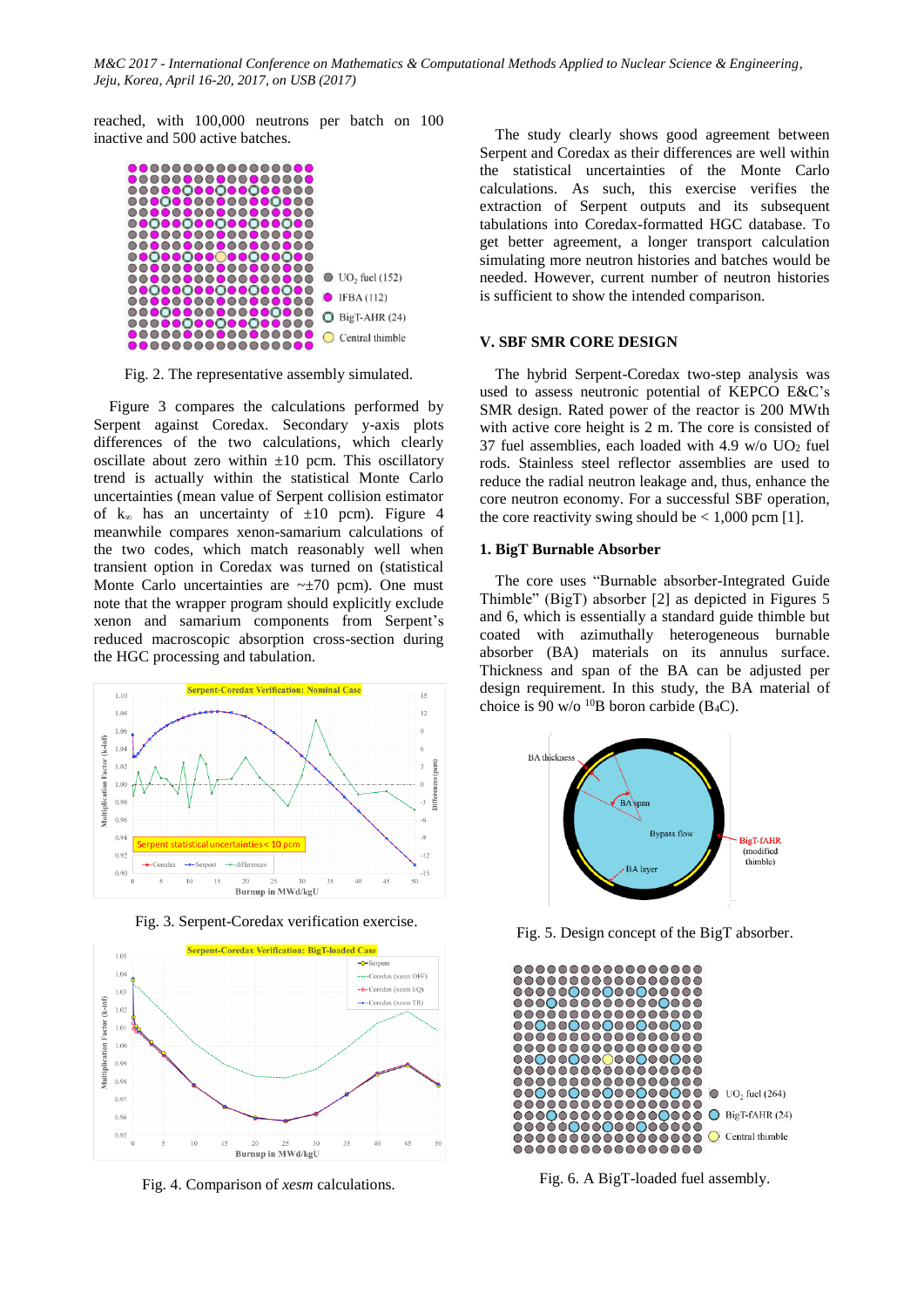### **2. Core Loading Pattern**

Figure 7 shows fuel loading pattern of the core, which is consisted of three different BigT designs as tabulated in Table II and whose unique assembly depletion patterns are shown in Figure 8.

| Table II. Three BigT designs in the SMR core. |  |  |  |  |  |  |  |
|-----------------------------------------------|--|--|--|--|--|--|--|
|-----------------------------------------------|--|--|--|--|--|--|--|

| FA(#)       | B <sub>4</sub> C thick (mm) | $B_4C$ span $(°)$ |  |  |
|-------------|-----------------------------|-------------------|--|--|
| $FA-01(9)$  | 0.090                       | 70                |  |  |
| $FA-02(12)$ | 0.089                       | 55                |  |  |
| $FA-03(16)$ | 0.019                       | 60                |  |  |







Fig. 8. Assembly neutronic characteristics.

## **VI. CALCULATION PROCEDURE**

Since the core employs three unique BigT-loaded fuel assembly designs, three different assembly branch calculations (Figure 9) were then needed; one for each design. Furthermore, the core also contains top and bottom fuel blanket and BigT cutback regions, necessitating two additional branch calculations for non-poisonous assemblies of 2.0 and 4.9 w/o  $UO<sub>2</sub>$ respectively. In addition, three different radial reflector assembly (Figure 10) branch calculations were required; one for FA-03 assembly as it is the only BigT-loaded design located on the core periphery, and two for the

two non-poisonous lattices. Moreover, three spatial homogenization of top and bottom axial reflectors (Figure 11) were also performed for the three unique BigT-loaded assembly configurations. As soon as the branch calculations were completed, Serpent-Coredax wrapper program was invoked to automate the processing and tabulation of Coredax HGC database. Once all necessary HGC database were ready, Coredax was called to finally assess the neutronics-thermalhydraulics performance of the SBF SMR core design.



Fig. 10. Representative radial reflector calculations with all reflective boundary conditions.



Fig. 10. Representative axial reflector calculation.

## **VII. SBF SMR CORE CHARACTERISTICS**

Figure 12 depicts burnup-dependent k-eff trends of the BigT-loaded SBF SMR core calculated by Serpent-Coredax procedure against reference 3-D Monte Carlo Serpent calculations. In the thermal-hydraulic-coupled Serpent-Coredax analysis, the core was modeled octantsymmetry, with 4 by 5 radial assemblies and 14 axial nodes that include 4 layers of fuel blanket and BigT cutback stacks. Depletion steps were maintained reasonably small, < 1 GWd/t. It should be noted that during spatial homogenization of the assemblies, the Monte Carlo calculations were performed on 1,000 active and 500 inactive cycles, with each cycle is consisted of 120,000 histories. The resulting standard deviations of the k-inf estimations are  $< 8$  pcm.

Meanwhile, the 3-D Monte Carlo Serpent core was modeled explicitly, with depleted materials defined assembly-wise and in octant-symmetry. 14 axial depletion meshes were also used as in the hybrid procedure. However, due to the current limitation in our computing platform capability and Serpent code, multiphysics Monte Carlo calculation was not performed in this study. Instead, the core was modeled with the average core conditions obtained from the previous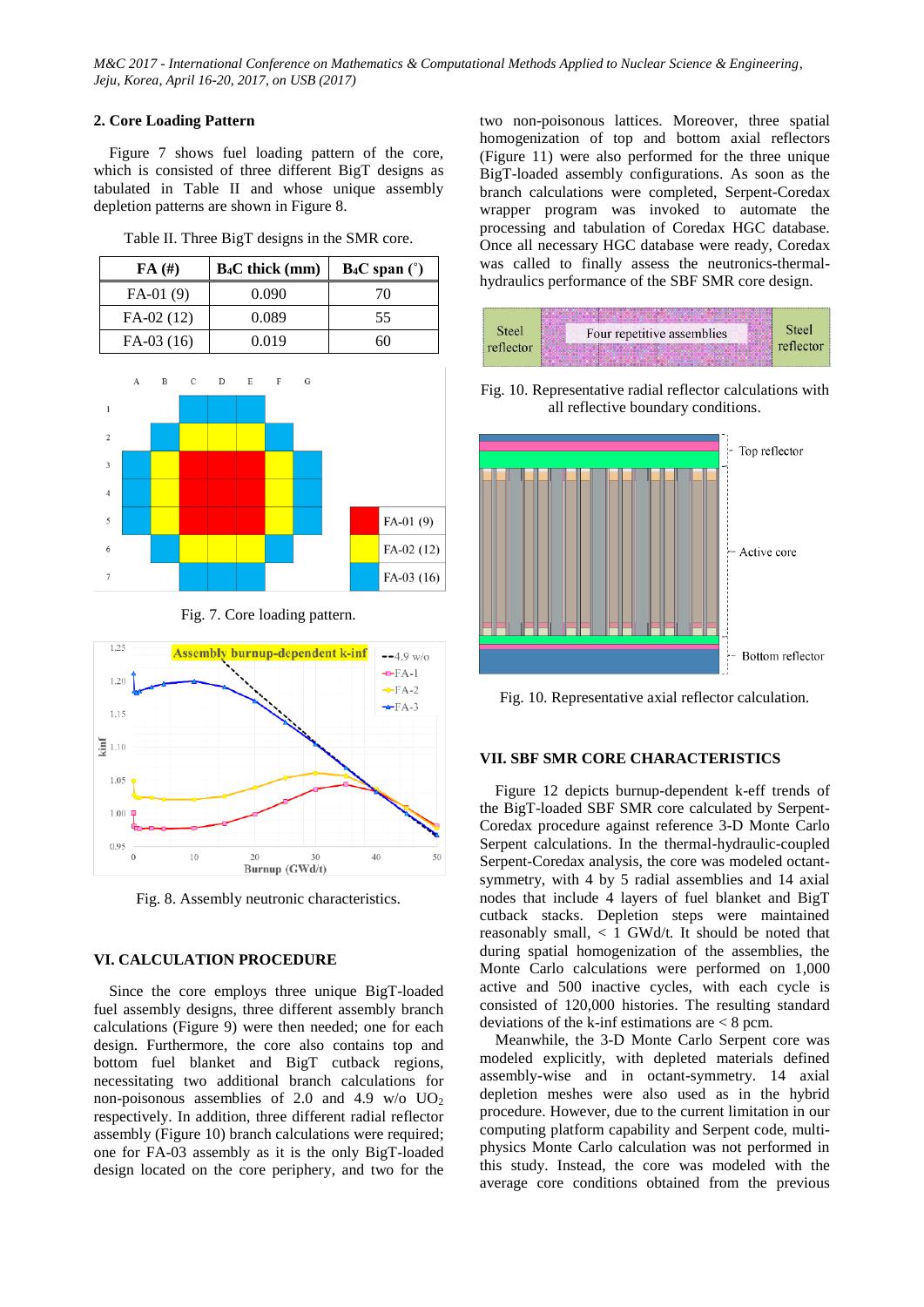

Fig. 9. Serpent branch calculations for the unique assemblies in the SBF SMR design.

Coredax calculation throughout the reactor lifetime: average fuel temperature 697K, average moderator temperature 575K, and average moderator density  $0.7231 \text{ g/cm}^3$ . The 3-D Serpent calculation was simulated on 1000 active and 500 inactive cycles, with each cycle is consisted of 500,000 particles. Resulting stochastic uncertainties of the core k-eff are < 4 pcm.

It is clear from Figure 12 that despite the differences in the basic methodologies (diffusion versus transport) and in the absence of thermal-hydraulic feedback in reference 3-D Serpent estimation, the two calculations produce reasonably similar k-eff trends of the SMR cores. Secondary axis of the plot depicts discrepancies between the two estimations (Serpent-Coredax minus reference 3-D Serpent), which fluctuate from -558 pcm at BOC to 242 pcm at MOC and to -320 pcm at EOC. While these differences are relatively big to be reasonably practical (as we hope to minimize the core burnup reactivity swing  $< 1,000$  pcm), this study still demonstrates potential of the hybrid Serpent-Coredax procedure. It is quite possible that with multi-physics feedback considerations in reference 3-D Serpent calculation, the discrepancies can actually be reduced.

Figure 13 depicts normalized radial power distributions in the BigT-loaded SMR core, estimated using Serpent-Coredax procedure. Radial power

distribution in the core is quite uniform  $(0.71 \sim 1.36)$ . Meanwhile, Figure 14 shows evolution of the core normalized axial power profiles, also generated using Serpent-Coredax procedure. As expected in a typical PWR design, the core is bottom-skewed at BOC but gradually becomes slightly top-skewed at EOC.



Fig. 12. Comparison of the SMR k-eff trends estimated by Serpent-Coredax against 3-D Serpent calculations.